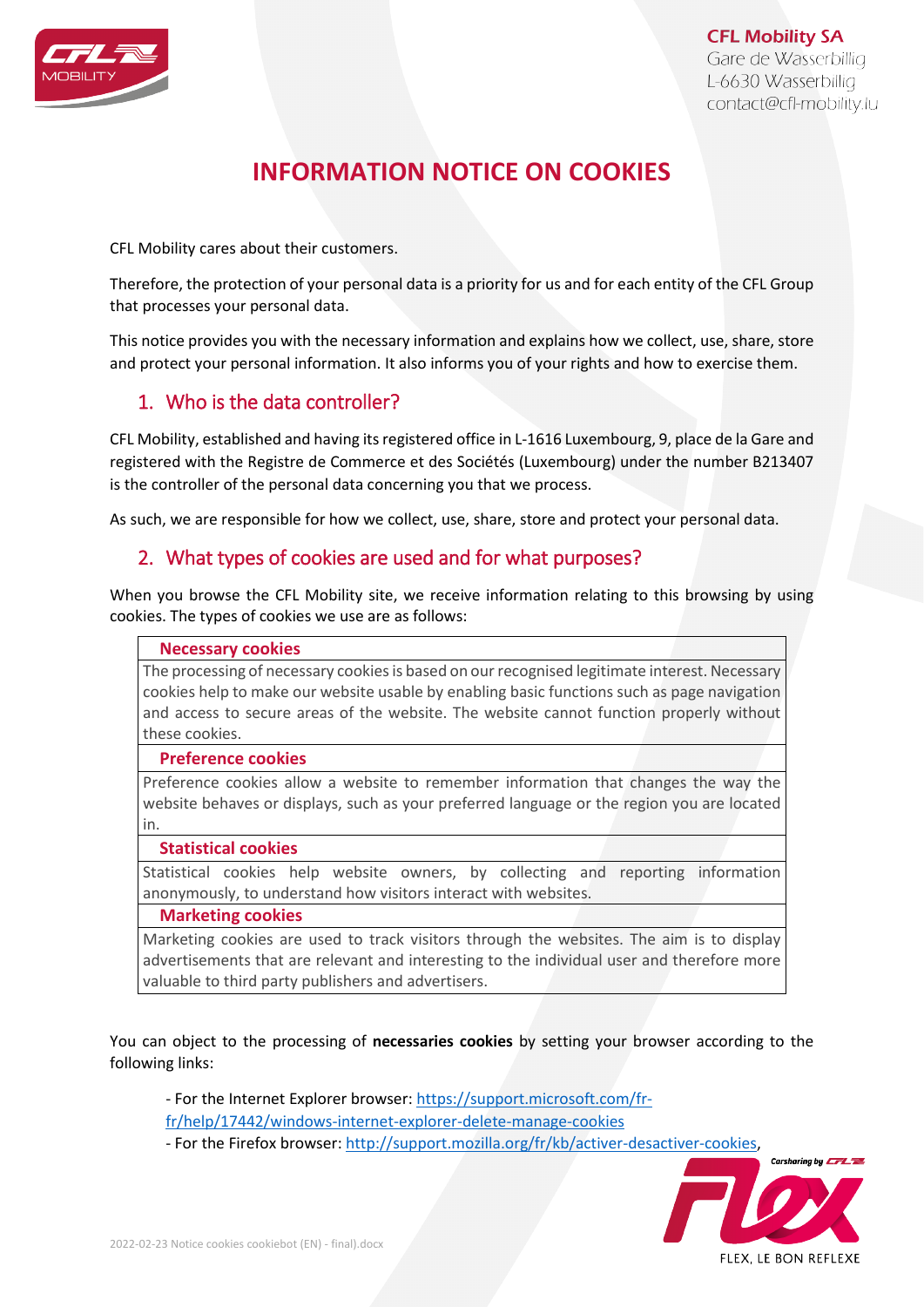

**CFL Mobility SA** 

Gare de Wasserbillig L-6630 Wasserbillig contact@cfl-mobility.lu

- For the Google Chrome browser: <http://support.google.com/chrome/bin/answer.py?hl=fr&answer=95647> - For the Safari browser: [http://support.apple.com/kb/HT1677?viewlocale=fr\\_FR&locale=fr\\_FR](http://support.apple.com/kb/HT1677?viewlocale=fr_FR&locale=fr_FR)

However, this setting may lead to a malfunction of our website or of some of its features.

You can also modify at any time your choices regarding cookies by clicking on the logo at the bottom left of your browser, logo shown below:



# 3. What are your rights with regard to your personal data?

In accordance with the regulations, you have the right to:

- **access** the personal data that we hold on you,
- **have rectified** any data that is inaccurate or incomplete,
- **have your data deleted** in certain cases, for example, whenever your data are no longer necessary for the intended purpose and we no longer have any contractual or legal obligation to store them,
- **request that limits be placed** on the processing of your personal data, for example, limiting the processing of data of which you dispute the accuracy for the time we need to verify your request,
- **request the portability** of your personal data to allow them to be transmitted to you a structured, commonly used and readable format or be transferred to another controller,
- **withdraw your consent at any time** (unless the processing is based on a legal basis other than your consent) to the processing of your personal data, but without compromising the legality of the consent-based processing prior to such withdrawal,
- **oppose the processing of your data** solely for the pursuit of our legitimate interests or prohibit us from processing them, including for direct marketing,
- **file a complaint** with the competent personal data protection authority, either or your country and/or the Grand Duchy of Luxembourg (Commission Nationale pour la Protection des Données - CNPD, 15, Boulevard du Jazz L-4370 Belvaux - [www.cnpd.public.lu\)](http://www.cnpd.public.lu/).

# 4. How to contact us and exercise your rights?

You may address your questions regarding the processing of your personal data and/or exercise your above-mentioned rights by contacting the CFL Mobility Data Protection Officer (DPO):

- on our website **[www.flex.lu](http://www.flex.lu/)** by clicking on the link **gdpr.cfl.lu** ,
- by post to:
	- CFL Mobility

To the attention of the Data Protection Officer - (Déléguée à la Protection des Données - DPO) Gare de Wasserbillig L-6630 Wasserbillig.